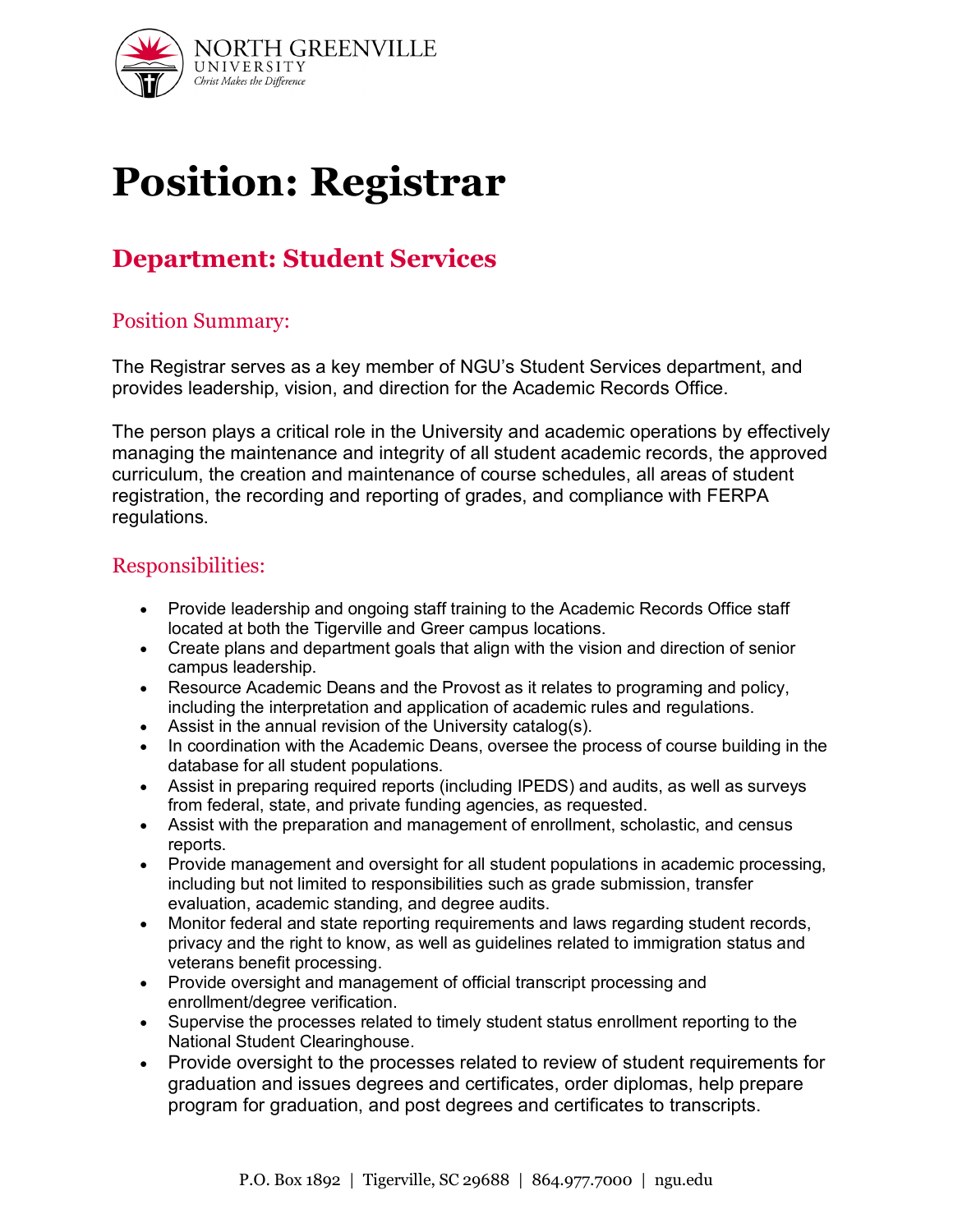

- In partnership with key members across the University, provide leadership and oversight of commencement activities.
- Collaborate with other areas within Students Services, including Student Accounts, Financial Aid, and NGUcentral regarding policies, procedures, and general workflow between areas.
- Present at institutional preview days and orientation events, as needed
- Standing member of the Curriculum Committee, Online Curriculum Committee, Core Curriculum Committee, and other committees as assigned.

## Qualifications:

- Employee must support the university's mission statement and core values, which includes having a firm commitment to living a Christian lifestyle in keeping with biblical models.
- Bachelor's degree required; Master's degree preferred.
- Minimum of 3 years prior experience in Academic Records at least at the Assistant or Associate Registrar level.
- Excellent interpersonal and communication skills to handle a variety of student issues and concerns.
- Ability to organize, prioritize, and problem solve in an environment where frequent interruptions are common.
- Attuned to detail and insistent on correct information and data, both verbal and written.
- Demonstrated experience to manage complex operations and systems.
- Experience operating and utilizing data bases, particularly student information systems
- Proficiency with MS Office products, particularly Word, Outlook, and Excel. Experience with Teams, OneDrive and SharePoint is preferred.
- Understand and comply with FERPA regulations.

### Physical Requirements:

- Visual Abilities: read reports, create presentations, and use a computer system.
- Hearing: hear well enough to communicate with co-workers, vendors, and students.
- Dexterity, grasping, feeling, write, type, and use the telephone, copier, and computer systems.
- Mobility: open files and operate office machines; move between departments and attend meetings across campus.
- Talking: frequently convey detailed or important instructions and ideas accurately, loudly, or quickly.
- Lifting, pulling, pushing: exert up to 20 pounds of force regularly.
- Cognitive/Emotional: ability to critically think and concentrate. Must be able to respond quickly to changes in conditions – 75‐100% of the time.